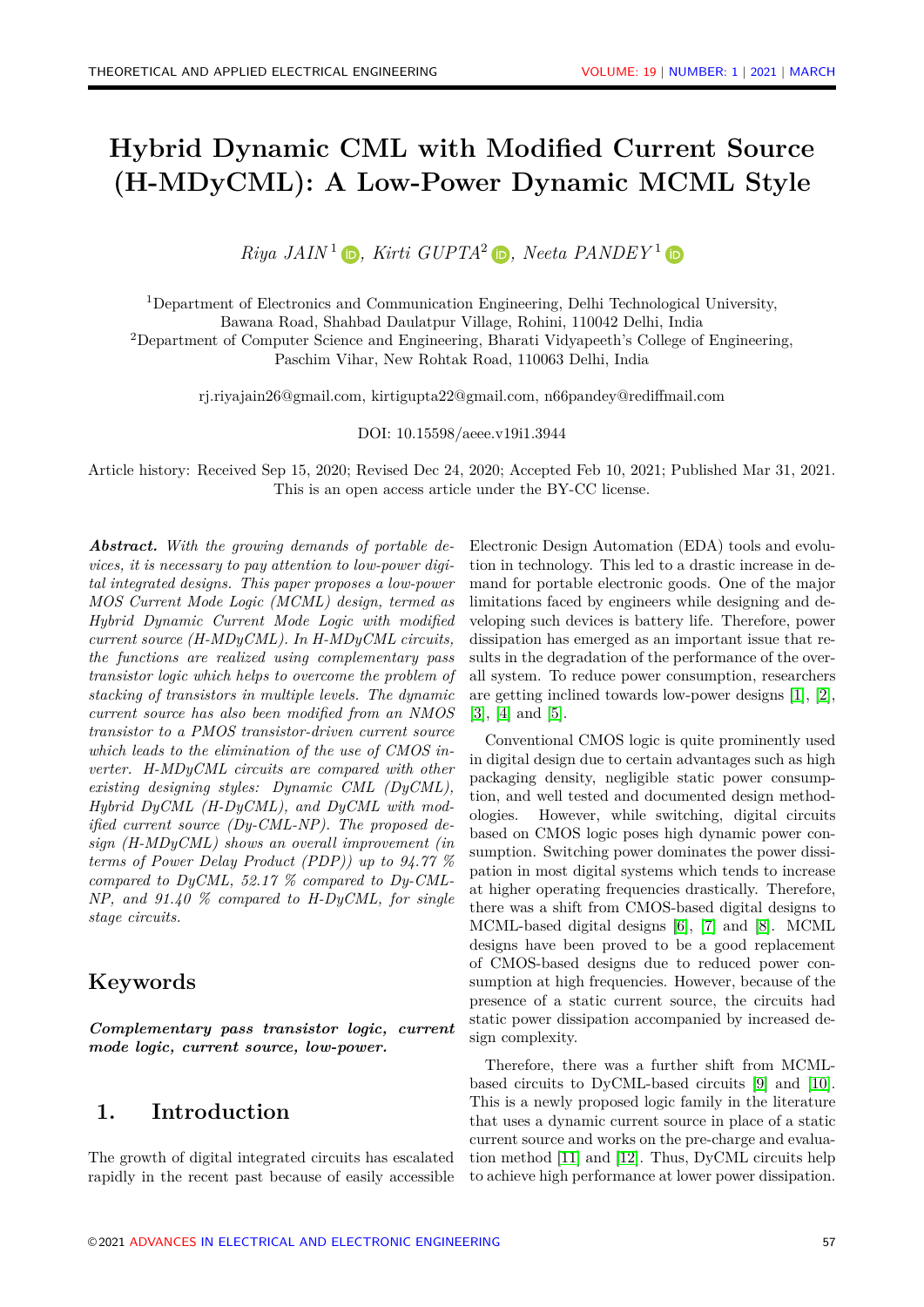<span id="page-1-1"></span>

**Fig. 1:** Basic Architecture of (a) DyCML style [\[10\]](#page-7-9) and (b) DyCML style with modified current source (Dy-CML-NP) [\[15\]](#page-7-12).

Nonetheless, the realization of functions with multiple inputs requires stacking of transistors which leads to a significant rise in delay. To overcome this problem, a new method, known as H-DyCML, was proposed recently [\[13\]](#page-7-13) to avoid stacking of the transistors and hence reduce the delay. This method is based on Complementary Pass transistor Logic (CPL) to implement logic functions. However, there is still significantly high power consumption due to the use of an additional CMOS inverter which is required to obtain an inverted Clock (CLK) signal to drive the NMOS transistor of dynamic current source. Therefore, a method to eliminate the use of a CMOS inverter, namely Dy-CML-NP, has been recently proposed [\[14\]](#page-7-14) and [\[15\]](#page-7-12) where NMOS transistor in dynamic current source of a DyCML circuits has been replaced by a PMOS transistor which is driven by CLK signal instead of an inverted CLK signal. However, Dy-CML-NP also poses a limitation due to stacking of transistors. Therefore, this paper proposes a new method that overcomes the limitation of H-DyCML and Dy-CML-NP, and exploits the advantages of both methods by combining them.

The remaining article has been organized as follows: Sec. [2.](#page-1-0) traces the background of research emphasizing on importance, working, advantages and disadvantages of circuits designed using DyCML, H-DyCML, and Dy-CML-NP. Further, Sec. [3.](#page-2-0) introduces the proposed low-power design. Cascading of proposed H-MDyCML has been explained in Sec. [4.](#page-4-0) and Sec. [5.](#page-4-1) presents the simulation results and comparison of the performance of various other designing styles with proposed style. Then finally, the paper is concluded in Sec. [6.](#page-6-0)

#### <span id="page-1-2"></span><span id="page-1-0"></span>**2. Background**

In MCML-based circuits, the use of a constant current source and reduced voltage swing results in lower dynamic power consumption but also brings with it certain drawbacks which limit its usage. Static power dissipation is the major drawback faced by engineers in designing systems using MCML logic. Therefore, to overcome this issue, there was a shift from MCMLbased logic to DyCML-based logic [\[10\]](#page-7-9) wherein a dynamic current source was used. A typical architecture of a DyCML circuit is shown in Fig. [1\(a\).](#page-1-1) DyCML circuits follow the principle of pre-charge and evaluation which exists in dynamic logic circuits.

<span id="page-1-3"></span>

**Fig. 2:** Realization of XOR gate using DyCML with modified current source (Dy-CML-NP) [\[15\]](#page-7-12).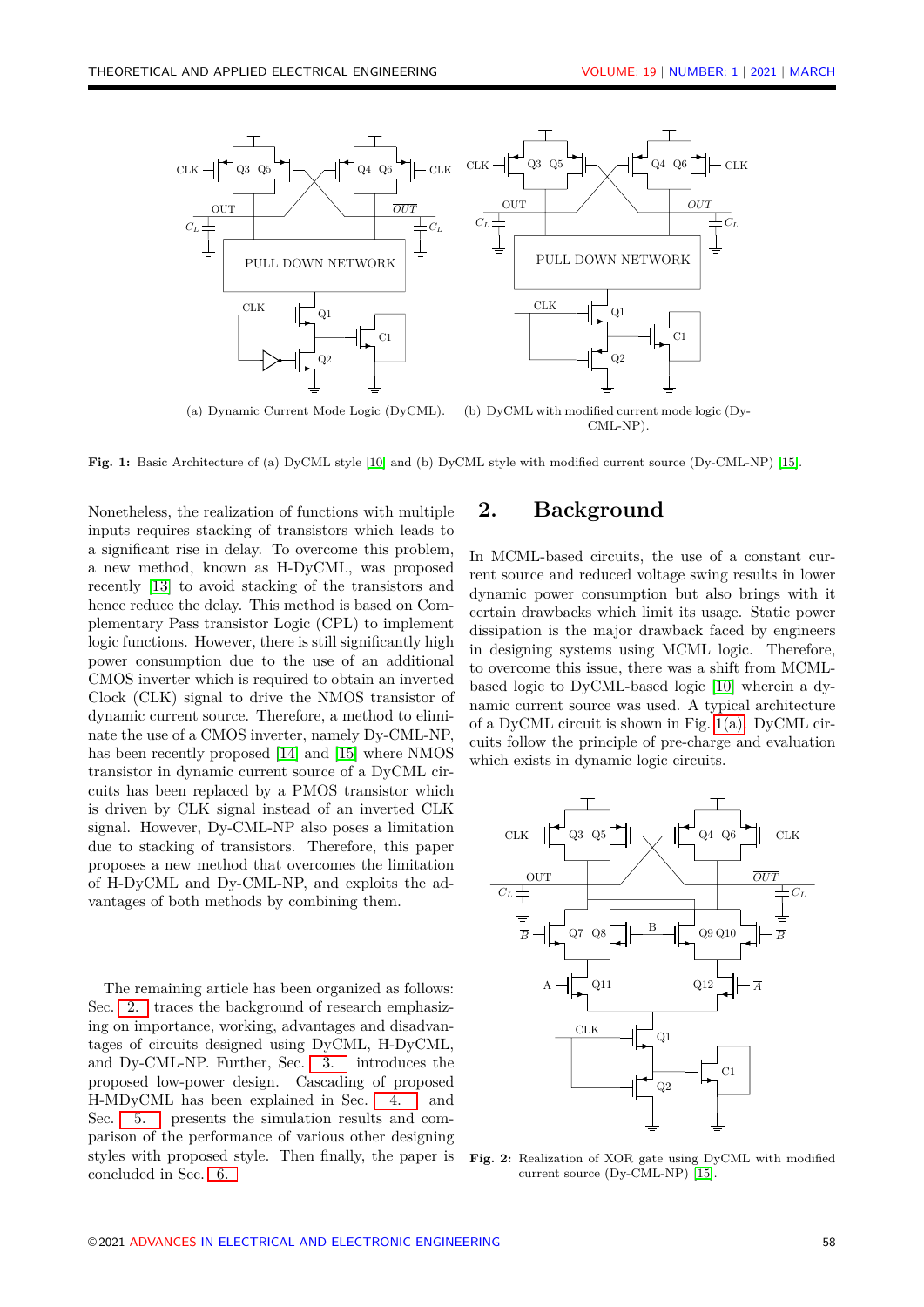One of the major changes made from MCML circuits was that the pull-up network was changed to active loads (Q3 and Q6) connected along with cross-coupled latches (Q4 and Q5) instead of load resistors only. Another major change made from MCML circuits was the replacement of static current source to dynamic current source built using NMOS (Q2) driven by inverted CLK signal. However, the logic function was evaluated similarly to that in MCML: using the 'Pull Down Network' block.

<span id="page-2-1"></span>

**Fig. 3:** Basic architecture of H-DyCML style [\[13\]](#page-7-13).

gates. Therefore, the problem of stacking persists for Due to the presence of a dynamic current source in DyCML circuits, power was saved significantly along with increased performance as compared to MCMLbased logic gates. However, the use of a CMOS inverter to obtain an inverted CLK signal that drives the NMOS transistor in the dynamic current source still contributed to high dynamic power dissipation. Therefore, to address this issue, a new method (Dy-CML-NP) was recently introduced in [\[15\]](#page-7-12) which suggests to modify the dynamic current source in DyCML circuits by replacing the NMOS transistor with a PMOS transistor. Basic architecture of Dy-CML-NP is shown in Fig. [1\(b\),](#page-1-2) and it is evident that the requirement of the inverted CLK signal has been withdrawn. Although the issue of power dissipation has been addressed in Dy-CML-NP designing style, yet the delay remains critical due to multiple levels of stacking of transistors in the pull-down network which additionally increases the delay of a gate. This could be better understood by the design of 2-input XOR gate shown in Fig. [2.](#page-1-3) There are two levels of source-coupled transistors such that each input and its complement is applied to their both DyCML and Dy-CML-NP circuits. To overcome the problem of stacking of transistors in multiple levels, a new method was recently proposed in [\[13\]](#page-7-13). This method of designing, termed as H-DyCML, made use of complementary pass transistor logic to solve the issue. The working of H-DyCML-based logic can be explained with the help of Fig. [3.](#page-2-1) It also follows the pre-charge and evaluation method in a similar manner

as in DyCML-based logic. The difference lies in the way a function was realized. The pull-down network in H-DyCML circuits consists of one level source-coupled NMOS transistor only such that their gate terminals are driven by the output of a CPL logic which is built using NMOS transistors.

<span id="page-2-2"></span>

**Fig. 4:** Realization of XOR gate using H-DyCML style [\[13\]](#page-7-13).

This is better enlightened in Fig. [4](#page-2-2) which realizes 2-input XOR gate using H-DyCML style. Transistors Q9 and Q10 implement the function  $\overline{A \oplus B}$  and Q11 and Q12 implement the function  $A \oplus B$ . If the output of the implemented logic  $A \oplus B$  is HIGH, then Q7 is turned OFF and Q8 is turned ON. From this reason, OUT terminal is directly connected to the ground and OUT stays at *VDD*. Since, NMOS transistors offer weak pull-up and strong pull-down, the maximum voltage level at the output of NMOS pass transistor  $(V_{OH})$  is equal to gate voltage  $(V_{DD})$  reduced by one threshold voltage  $(V_{tn})$ , that is,  $V_{OH} = V_{DD} - V_{tn}$ . Therefore, to avoid erroneous results, three techniques have been proposed in [\[13\]](#page-7-13):

- Use of level restorer circuit.
- Use of Multiple threshold voltage transistors.
- Use of transmission gates.

# <span id="page-2-0"></span>**3. Proposed H-DyCML Circuits with Modified Current Source (H-MDyCML)**

In this section, the proposed structure (H-MDyCML) for low-power, high-speed designing has been elaborated which jointly exploits the advantages of both H-DyCML and Dy-CML-NP designing styles. The proposed designing style has shown improvement in terms of: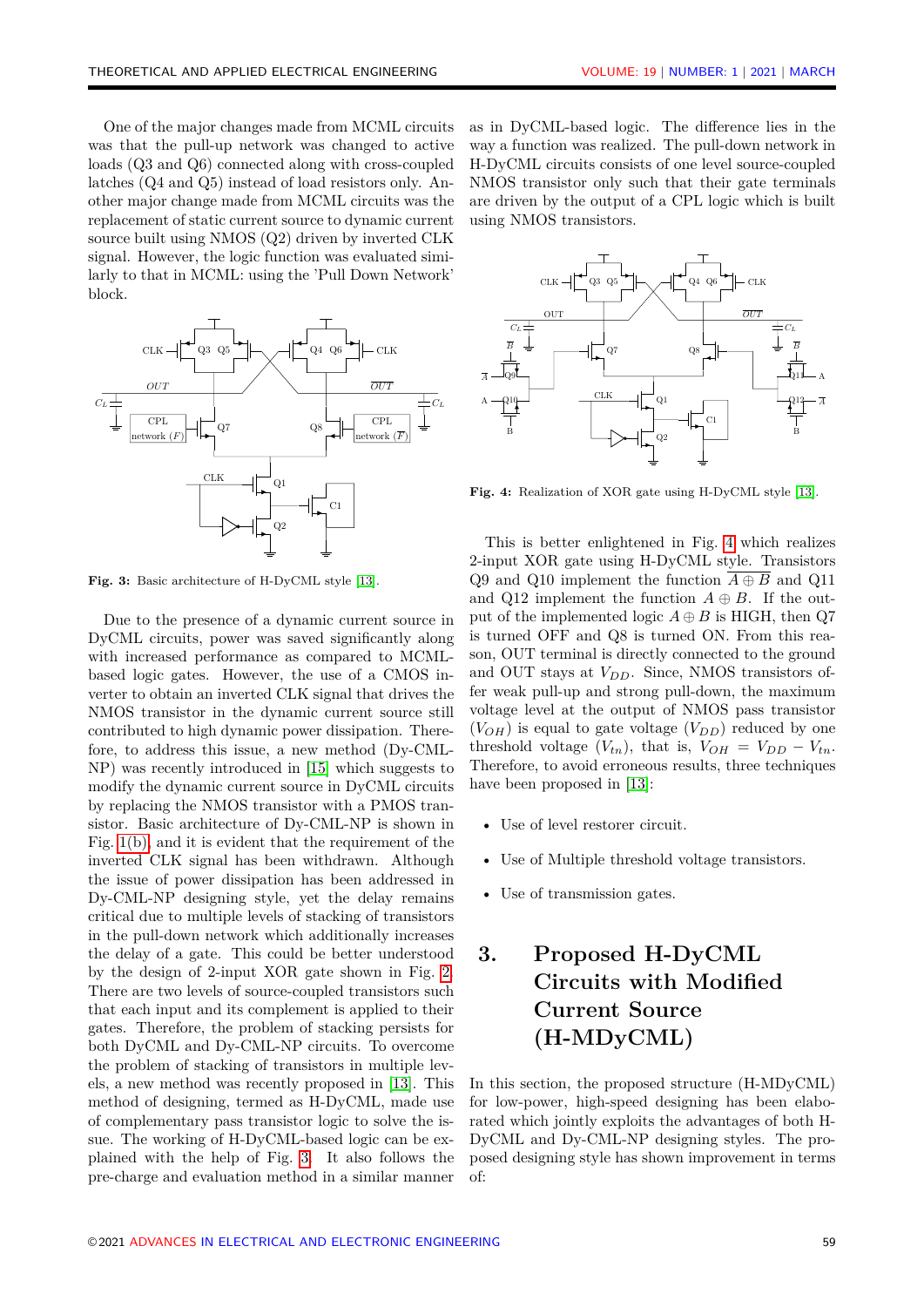- Delay when compared to Dy-CML-NP and DyCML.
- Power when compared to DyCML and H-DyCML.
- PDP when compared to DyCML, Dy-CML-NP, and H-DyCML.

Above improvements are supported by proper results and explanations in rest of the paper. Basic architecture of H-MDyCML circuits is shown in Fig. [5](#page-3-0) and its working can be understood as explained further. The operation of the circuit still follows the pre-charge and evaluation mechanism as earlier. In the pre-charge phase, when  $CLK = LOW$ , transistors  $Q3$ ,  $Q6$ , and Q2 are switched ON. Therefore, the load capacitors are charged to  $V_{OH} = V_{DD}$  through active loads (Q3) and Q6), and capacitor C1 is discharged through Q2. However, one thing to be noted here is that PMOS has a weak pull-down property which is why the capacitor discharges up to a level  $V = V_{tp}$  because beyond that PMOS is switched OFF. Thus, capacitor C1 does not discharge to ground potential, but to one threshold voltage level above the ground potential. During the pre-charge phase, the output levels remain at *VOH* and are unaffected by the inputs applied to the CPL logic because Q1 is switched OFF which disconnects the output nodes from capacitor C1. At this time, crosscoupled latches (Q4 and Q5) are also disconnected.

In the evaluation phase, when  $CLK = HIGH$ , transistors Q3, Q6, and Q2 are switched OFF. Q1 is switched ON and offers a direct path between output nodes and capacitor C1 which acts as a virtual short. However, C1 already contains some charge on it due to the weak pull-down nature of PMOS, as is explained above. During the evaluation phase, the values of inputs applied to CPL logic are evaluated. Since the two CPL functions implemented are the complement of each other, therefore, when the output of one CPL logic is HIGH, the output of another CPL logic is LOW which leads to discharging of one output node to  $V_{DD} - V_{\text{swing}}$  and other remaining at *VDD*. The output nodes are maintained at these levels with the help of latches built using cross-coupled PMOS transistors (Q4 and Q5). At the same time, the voltage across the capacitor goes from  $V_{tp}$  to  $V_{DD} - V_{swing}$ . The value of capacitor C1 is decided by the equation, as given in [\[15\]](#page-7-12):

<span id="page-3-3"></span>
$$
C1 = \frac{V_{swing}}{V_{DD} - V_{swing} - |V_{tp}|} \cdot C_L.
$$
 (1)

The reason for the subtraction of  $|V_{tv}|$  in the denominator has been explained above; capacitor C1 is already charged to a potential of  $|V_{tp}|$  after the pre-charged phase. For better understanding, 2-input XOR gate has been realized using H-MDyCML style as shown in Fig. [6.](#page-3-1)

<span id="page-3-0"></span>

**Fig. 5:** Basic architecture of H-MDyCML style.

<span id="page-3-1"></span>

<span id="page-3-2"></span>**Fig. 6:** Realization of XOR gate using H-MDyCML style.



**Fig. 7:** Technique of level restoring [\[11\]](#page-7-10) and [\[13\]](#page-7-13).

output of CPL logic at  $V_{DD}$  to avoid erroneous results, Out of 3 techniques proposed in [\[13\]](#page-7-13) to maintain the we choose the first technique of level restorer. It employs two cross-coupled PMOS transistors as shown in Fig. [7](#page-3-2) which act as weak pull-up transistors. It implements XOR/XNOR functions. If applied inputs are such that the XOR function is set HIGH and XNOR is LOW, then Q5 will be turned ON, pulling up node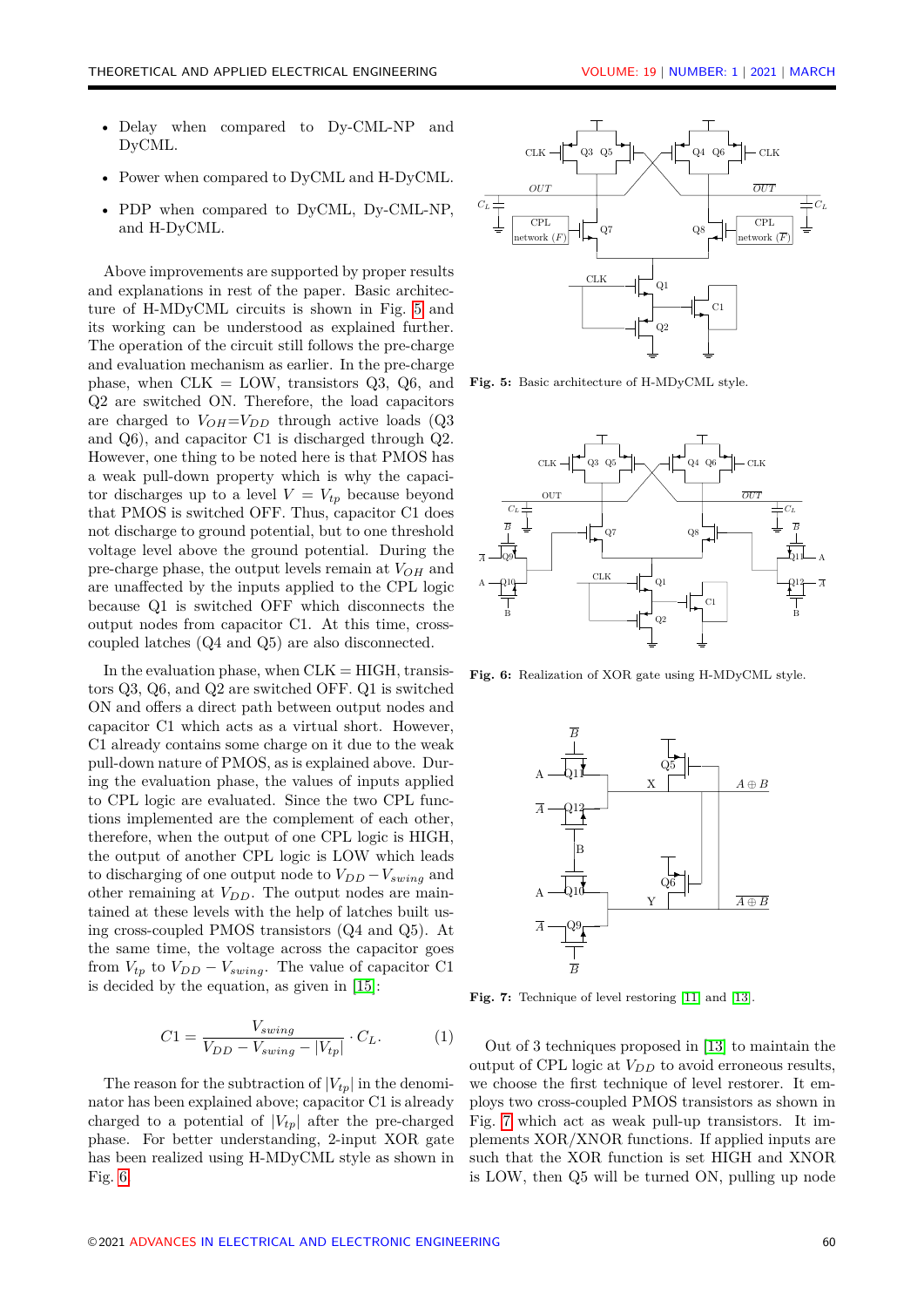X and Q6 will be turned OFF, maintaining node Y at low potential. The reason for choosing this technique is the ease of choosing the voltage swing, that is, we can adjust the swing such that it is greater than the threshold voltage. However, dealing with other techniques increases the complexity and number of transistors utilized. Therefore, the technique of level restorer allows usage of a lesser number of transistors as compared to transmission gate logic without putting any constraint on threshold voltages of CPL logic transistors or level restorer transistors. Thus, the H-MDyCML style presents a good solution for low-power designs as it not only deals with the problem of increased delay due to stacking of transistors, but also helps remove CMOS inverter which is responsible for high dynamic power consumption.

# <span id="page-4-0"></span>**4. Cascading of H-MDyCML Circuits**

Simulation of individual gates is relatively simpler and the problem arises when two or more gates need to be cascaded together. The problem that arises while cascading is that the evaluation phase of consecutive stages occurs simultaneously. This results in erroneous results because the second stage starts evaluation before the first stage has finished evaluating inputs. Therefore, a certain delay must be incorporated after the first stage and before the second stage to separate the evaluation phase of two consecutive stages. To accomplish this task, additional circuitry, which act as a bridge, is added between the two stages. The circuitry has been proposed in [\[15\]](#page-7-12) and looks as shown in Fig. [8](#page-4-2) where EOE is the voltage drop across capacitor C1 and CLK is the clock signal of the previous stage. It is the Self-Timed Buffer (STB) similar to that proposed in [\[10\]](#page-7-9), with a slight modification. Working of the shown STB is explained further.

<span id="page-4-2"></span>

**Fig. 8:** Self-Timed Buffer [\[15\]](#page-7-12).

voltage drop and thus switching OFF Q2. At the same time, Q3 is switched ON charging the node M to  $V_{DD}$ . This furthers activates Q5 and deactivates Q4 such that node X is subsequently pulled down to the ground. Similarly, in the evaluation phase, the total charge carried by load capacitors (*CL*) and capacitor C1 is redistributed such that C1 is charged up to voltage equal to  $V_{DD} - V_{swing}$  from  $V_{tp}$  (when CLK = HIGH). At this time, transistor Q3 is turned OFF while Q1 and consequently Q2 is turned ON. This pulls down the potential of point M to ground and subsequently, Q4 is turned ON while switching OFF Q5. Node X is charged up to  $V_{DD}$ . Therefore, CLK signal is transmitted to point X with some delay. One thing to be noted here is that this STB also eliminates the use of CMOS inverter to obtain the complement of CLK signal. This results in further reduction in dynamic power dissipation. An example of cascading is shown in Fig. [9.](#page-5-0) It shows a full adder in which two STBs are used. The first STB is used to cascade the first stage XOR gate to the second stage XOR and AND gates. The second STB is used to cascade the output of first and second stage AND gates to OR gate.

### <span id="page-4-1"></span>**5. Simulation Results**

Various gates designed using H-MDyCML style are simulated using Cadence Virtuoso. All the circuits are designed using 180 nm CMOS technology parameters. In order to avoid erroneous results at the output of CPL logic, the voltage swing needs to be kept greater than the threshold voltage. Therefore, *Vswing* is chosen to be 700 mV. The supply voltage is chosen as 1.8 V and since  $V_{\text{swing}}$  is 700 mV,  $V_{DD} - V_{\text{swing}}$  becomes 1.1 V. Apart from this, *C<sup>L</sup>* is taken to be 40 fF. Using Eq. [\(1\)](#page-3-3), C1 comes out to be approximately 47 fF. For a fair comparison, various gates are also implemented using designing styles: DyCML, H-DyCML, and Dy-CML-NP in parallel with H-MDyCML. Various circuits used for comparison are: AND, OR, and XOR gates. For all the circuits, the parameters mentioned above are kept the same. However, the value of C1 differs in the case of DyCML and H-DyCML circuits since they use a current source driven by NMOS. The value of capacitor C1 for designing styles with NMOS driven current is source is given by [\[10\]](#page-7-9):

<span id="page-4-3"></span>
$$
C1 = \frac{V_{swing}}{V_{DD} - V_{swing}} \cdot C_L.
$$
 (2)

In H-MDyCML circuits, in pre-charge phase, capacitor C1 is discharged to  $V_{tp}$  (when CLK = LOW). If we directly apply this signal to Q2, it will switch ON the transistor because  $V_{tp} > V_{tn}$ . Therefore, an additional NMOS is needed (Q1) which leads to one threshold

According to Eq. [\(2\)](#page-4-3) the value of capacitor C1 comes out to be approximately 26 fF for DyCML and H-DyCML. Different parameters compared for all the circuits are: Delay, Power, and PDP whose analysis for AND, OR, and XOR gates is summarized in Tab. [1.](#page-5-1)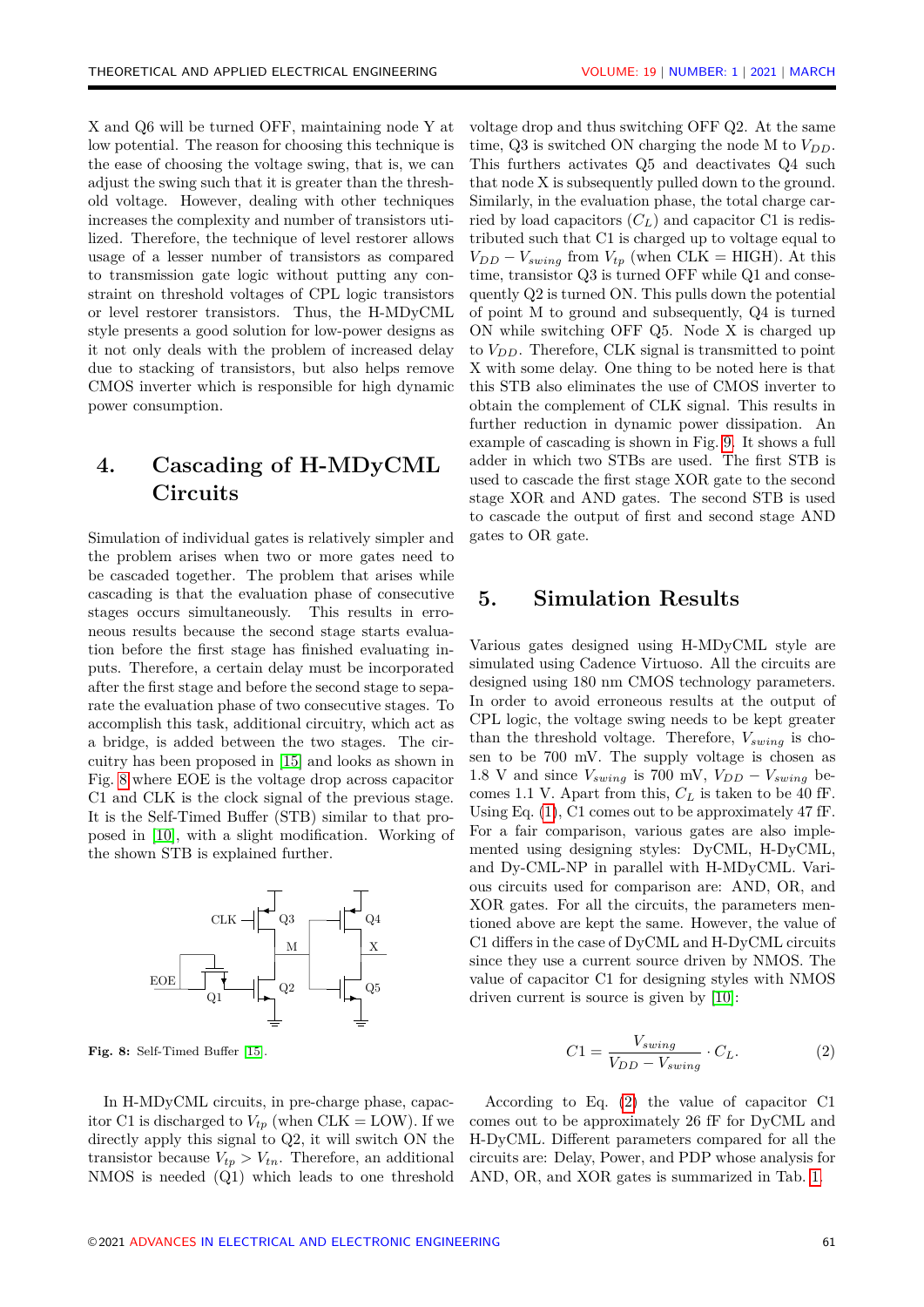<span id="page-5-0"></span>

**Fig. 9:** Cascading required in Full-Adder circuit.

<span id="page-5-1"></span>**Tab. 1:** Performance comparison.

| Parameter                  | <b>Style</b> |              |           |                       |
|----------------------------|--------------|--------------|-----------|-----------------------|
|                            | <b>DyCML</b> | $Dv$ -CML-NP | $H-DyCML$ | H-MD <sub>v</sub> CML |
| AND gate                   |              |              |           |                       |
| Power $(\mu \overline{W})$ | 2.061        | 0.117        | 2.051     | 0.129                 |
| Delay $(ps)$               | 287.78       | 590.80       | 187.78    | 254.01                |
| PDP(fJ)                    | 0.593        | 0.069        | 0.384     | 0.033                 |
| OR gate                    |              |              |           |                       |
| Power $(\mu W)$            | 2.175        | 0.119        | 2.046     | 0.207                 |
| Delay $(ps)$               | 276.60       | 552.87       | 187.78    | 248.82                |
| PDP(fJ)                    | 0.602        | 0.066        | 0.384     | 0.052                 |
| XOR gate                   |              |              |           |                       |
| Power $(\mu W)$            | 2.073        | 0.111        | 2.047     | 0.129                 |
| Delay $(ps)$               | 304.92       | 591.10       | 182.83    | 253.09                |
| PDP(fJ)                    | 0.632        | 0.066        | 0.374     | 0.033                 |
| Full Adder                 |              |              |           |                       |
| Power $(\mu W)$            | 39.660       | 36.033       | 47.701    | 38.352                |
| Delay (ps)                 | 2646.39      | 2943.61      | 2615.65   | 2150.88               |
| PDP<br>(fJ)                | 104.956      | 106.068      | 124.769   | 82.492                |

Following observations can be made from the Tab. [1:](#page-5-1)

- H-MDyCML gates have less power consumption as compared to DyCML and H-DyCML gates due to the elimination of CMOS inverter. However, power consumption in H-MDyCML is greater than Dy-CML-NP due to the use of additional power supply in level storing circuit of CPL network.
- H-MDyCML gates have reduced delay as compared to DyCML and Dy-CML-NP gates due to replacement of stack of transistors with a CPL network to realize the logic. But, delay of H-MDyCML is greater than that of H-DyCML due to higher value of capacitor C1 in case of H-MDyCML, calculated using Eq. [\(1\)](#page-3-3).
- PDP is the lowest for the proposed method due to combined effect of power and delay, which means that overall performance of the proposed designing style is better than others.

Apart from simulating individual gates, a full adder is designed, as shown in Fig. [9,](#page-5-0) and compared to show

the effects of cascading on the performance of designs using different designing styles. The results for a full added for the same parameters as in the previous case are also recorded in Tab. [1](#page-5-1) where it can be seen that the delay of the proposed H-MDyCML design is less than DyCML and Dy-CML-NP designs, and the power is less than DyCML and H-DyCML designs. Moreover, its PDP is the least. Therefore, it can be concluded that for single stage circuits, H-MDyCML shows an overall improvement (in terms of PDP) up to 94.77 %, 52.17 % and 91.40 % compared to Dy-CML, Dy-CML-NP and H-DyCML respectively. Also, H-MDyCML style shows an average improvement of 25.83 % from other designing styles in case of Full-Adder circuit. Decreased improvement with increasing stages in circuit is due to power and delay introduced by STBs.

Furthermore, the variation of performance of various designing styles has been observed with increasing voltage swing. Figure [10,](#page-6-1) Fig. [11](#page-6-2) and Fig. [12](#page-6-3) summarize the results for variations in delay, power, and PDP respectively with changing voltage swing for different designing styles. To analyze these variations, a 2-input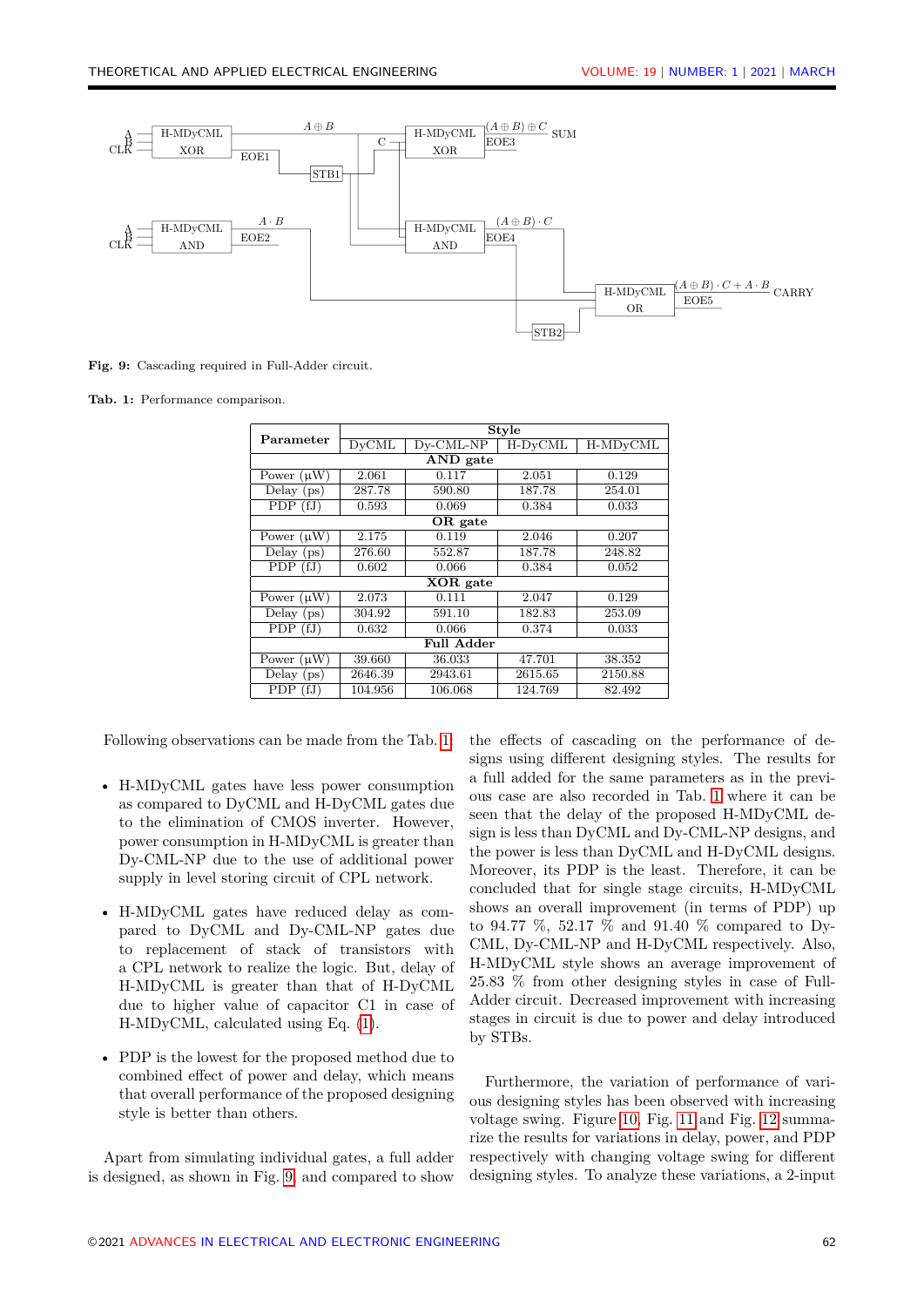XOR gate is considered. Few things can be observed **XOR gate** from the graphs in Fig.  $10$ , Fig.  $11$  and Fig.  $12$ :

<span id="page-6-1"></span>• Delay shows an upward trend with increasing volt-<br>  $\sum_{i=1}^{n}$ age swing  $(V_{swing})$  for all designs because more charge needs to be transferred from load capacitors  $(C_L)$ . The increase in delay across the domain of *Vswing* is significantly low, up to an average of 16.16 ps, which is evident from Fig. [10.](#page-6-1)



**Fig. 10:** Delay of a 2-input XOR gate realized using different styles with varying voltage swing  $(V_{swing})$ .

<span id="page-6-2"></span>

**Fig. 10:** Power of a 2-input XOR gate realized using different **Fig. 11:** Power of a 2-input XOR gate realized using different styles with varying voltage swing (*Vswing*). styles with varying voltage swing (*Vswing*).

- Power dissipation increases with increasing voltage swing for all designs because it is directly proportional to the *Vswing*.
- case of all four designing styles due to the increase oc • PDP increases with increase in voltage swing in

Fig. 10, Fig. 11 and Fig. 12: for H-MDyCML style due to combined effect of improved power and delay. in power and delay. Moreover, PDP is the least

be transferred from load capaci-<br>increases with increasing voltage swing. This  $\text{Lipm}$  is a constant in the contract of the happens because power in H-DyCML and  $\mu$ <sup>10</sup> 10<sup>-7</sup> and 10<sup>-7</sup> and 10<sup>-7</sup> and 10<sup>-7</sup> trend is observed for PDP as it is directly pro-H-DyCML is more than H-MDyCML. Similar • Difference between power dissipation of H-DyCML (or DyCML) and H-MDyCML respectively. Since power is directly proportional to *Vswing*, absolute increase in power for portional to power. Thus, improvement becomes more significant as  $V_{swing}$  is increased.

<span id="page-6-3"></span>

**Fig. 11:** PDP of a 2-input XOR gate realized using different **Fig. 12:** PDP of a 2-input XOR gate realized using different styles with varying voltage swing (*Vswing*). styles with varying voltage swing (*Vswing*).

## <span id="page-6-0"></span>voltage swing. Figures 10, 11 and 12 summarize the **6. Conclusion**

In this paper, a new method is proposed to design dynamic low-power, high-speed circuits. The new method combines the structure of H-DyCML and Dy-CML-NP to have reduced power consumption and delay. The rerent source built using a PMOS transistor as proposed in Dy-CML-NP circuits. The delay has been reduced due to use of the complementary pass transistor logic instead of a stack of transistors. Different gates are designed using DyCML, H-DyCML, Dy-CML-NP, and<br>H-MD-CML, to an average of an average of the significant of the significant of the significant of the significant H-MDyCML styles and compared with each other in the circuits designed using the proposed method have better overall performance as compared to other methduced power consumption is possible due to the elimination of a CMOS inverter by using a dynamic curterms of power dissipation, delay, and power delay product. Therefore, it will be right to conclude that ods.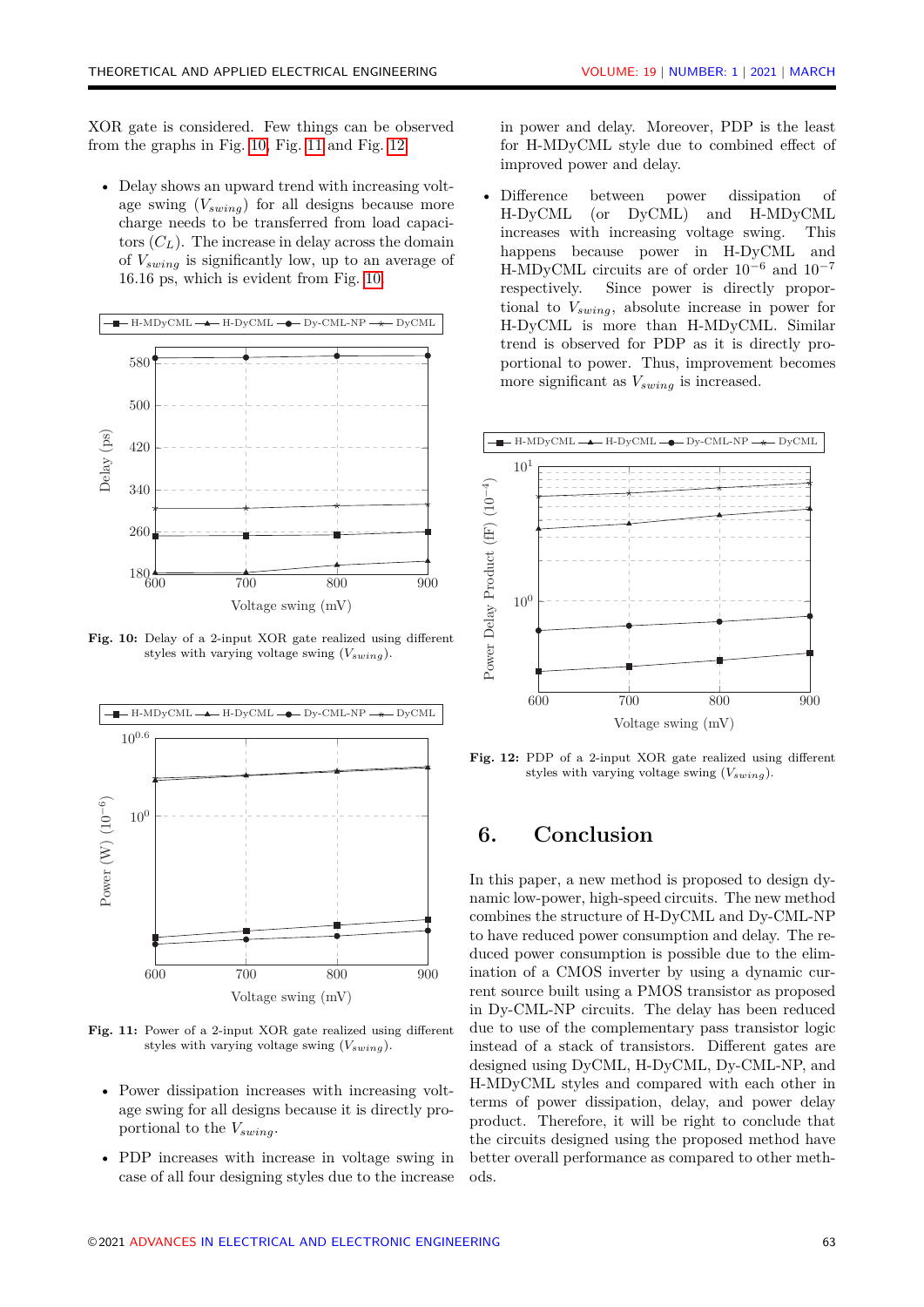### **References**

- <span id="page-7-0"></span>[1] DAVARI, B., R. H. DENNARD and G. G. SHAHIDI. CMOS scaling for high performance and low power-the next ten years. *Proceedings of the IEEE*. 1995, vol. 83, iss. 4, pp. 595–606. ISSN 1558-2256. DOI: [10.1109/5.371968.](http://dx.doi.org/10.1109/5.371968)
- <span id="page-7-1"></span>[2] CHANDRAKASAN, A. P., S. SHENG and R. W. BRODERSEN. Low-power CMOS digital design. *IEEE Journal of Solid-State Circuits*. 1992, vol. 27, iss. 4, pp. 473–484. ISSN 1558-173X. DOI: [10.1109/4.126534.](http://dx.doi.org/10.1109/4.126534)
- <span id="page-7-2"></span>[3] CHANDRAKASAN, A. P. and R. W. BRODER-SEN. *Low Power Digital CMOS Design*. 1st ed. New York: Springer, 1995. ISBN 978-1-4615-2325- 3.
- <span id="page-7-3"></span>[4] KRAMBECK, R. H., C. M. LEE and H. F. S. LAW. High-speed compact circuits with CMOS. *IEEE Journal of Solid-State Circuits*. 1982, vol. 17, no. 3, pp. 614–619. ISSN 0018-9200. DOI: [10.1109/JSSC.1982.1051786.](http://dx.doi.org/10.1109/JSSC.1982.1051786)
- <span id="page-7-4"></span>[5] NG, P., P. T. BALSARA and D. STEISS. Performance of CMOS differential circuits. *IEEE Journal of Solid-State Circuits*. 1996, vol. 31, iss. 6, pp. 841–846. ISSN 1558-173X. DOI: [10.1109/4.509871.](http://dx.doi.org/10.1109/4.509871)
- <span id="page-7-5"></span>[6] ISMAIL, A. H. and M. I. ELMASRY. A low power design approach for MOS current mode logic. In: *IEEE International [Systems-on-Chip] SOC Conference*. Portland: IEEE, 2003, pp. 143–146. ISBN 0-7803-8182-3. DOI: [10.1109/SOC.2003.1241480.](http://dx.doi.org/10.1109/SOC.2003.1241480)
- <span id="page-7-6"></span>[7] ALIOTO, M. and G. PALUMBO. Feature - Power-aware design techniques for nanometer MOS current-mode logic gates: a design framework. *IEEE Circuits and Systems Magazine*. 2006, vol. 6, iss. 4, pp. 42–61. ISSN 1531-636X. DOI: [10.1109/MCAS.2006.264841.](http://dx.doi.org/10.1109/MCAS.2006.264841)
- <span id="page-7-7"></span>[8] YAMASHINA, M. and H. YAMADA. An MOS Current Mode Logic (MCML) Circuit for Low-Power Sub-GHz Processors. *IEICE Transactions on Electronics*. 1992, vol. E75-C, no. 10, pp. 1181– 1187. ISSN 0916-8516.
- <span id="page-7-8"></span>[9] ALLAM M. W. and M. I. ELMASRY. Dynamic current mode logic (DyCML): A new low-power high-performance logic style. In: *Proceedings of the IEEE 2000 Custom Integrated Circuits Conference*. Orlando: IEEE, 2000, pp. 421–424. ISBN 0-7803-5809-0. DOI: [110.1109/CICC.2000.852699.](http://dx.doi.org/10.1109/CICC.2000.852699)
- <span id="page-7-9"></span>[10] ALLAM, M. W. and M. I. ELMASRY. Dynamic current mode logic (DyCML): A new low-power high-performance logic style. *IEEE Journal of Solid-State Circuits*. 2001, vol. 36, iss. 3, pp. 550– 558. ISSN 1558-173X. DOI: [10.1109/4.910495.](http://dx.doi.org/10.1109/4.910495)
- <span id="page-7-10"></span>[11] KANG, S.-M. and Y. LEBLEBICI. *CMOS Digital Integrated Circuits: Analysis and Design*. 3rd ed. McGraw-Hill Higher Education, 2003. ISBN 978- 0072460537.
- <span id="page-7-11"></span>[12] RABAEY, J. M., A. CHANDRAKASAN and B. NIKOLIC. *Digital Integrated Circuits: A Design Perspective*. 2nd ed. Pearson Education, 2003. ISBN 978-8-1203-22578.
- <span id="page-7-13"></span>[13] PANDEY, N., D. GARG, K. GUPTA and B. CHOUDHARY. Hybrid Dynamic MCML Style: A High Speed Dynamic MCML Style. *Journal of Engineering*. 2016, vol. 2016, iss. 1, pp. 1–10. ISSN 2314-4904. DOI: [10.1155/2016/8027150.](http://dx.doi.org/10.1155/2016/8027150)
- <span id="page-7-14"></span>[14] PANDEY, N., K. GUPTA and B. CHOUD-HARY. MCML Dynamic Register Design. In: *2018 IEEE 61st International Midwest Symposium on Circuits and Systems (MWSCAS)*. Windsor: IEEE, 2018, pp. 582–586. ISBN 978-1-5386-7392- 8. DOI: [10.1109/MWSCAS.2018.8623910.](http://dx.doi.org/10.1109/MWSCAS.2018.8623910)
- <span id="page-7-12"></span>[15] GUPTA, K., N. PANDEY and M. GUPTA. *Model and Design of Improved Current Mode Logic Gates: Differential and Single-ended*. 1st ed. Singapore: Springer, 2020. ISBN 978-981-15-0982-7.

### **About Authors**

**Riya JAIN** received her B.Tech in the discipline Electronics and Communication Engineering from Delhi Technological University (DTU) in 2020. She is a research enthusiast who aims to contribute in the field of Electronics and Communication in coming future. Her areas of interest are: Digital Very-Large-Scale Integration (VLSI) design, Digital Design, and Computer Architecture. She has been contributing to the field of Electronics since 2016 and has been rigorously involved in research since 2018. Being a novice researcher, she is still exploring multiple domains in the field of Electronics and is motivated enough for further contribution to technological advancement in the same.

**Kirti GUPTA** received her B.Tech. in Electronics and Communication Engineering from Indira Gandhi Institute of Technology, Delhi in 2002, M.Tech. in Information Technology from School of Information Technology in 2006. She received her Ph.D. in Electronics and Communication Engineering from Delhi Technological University, in 2016. Since 2002, she is with Bharati Vidyapeeth's College of Engineering,